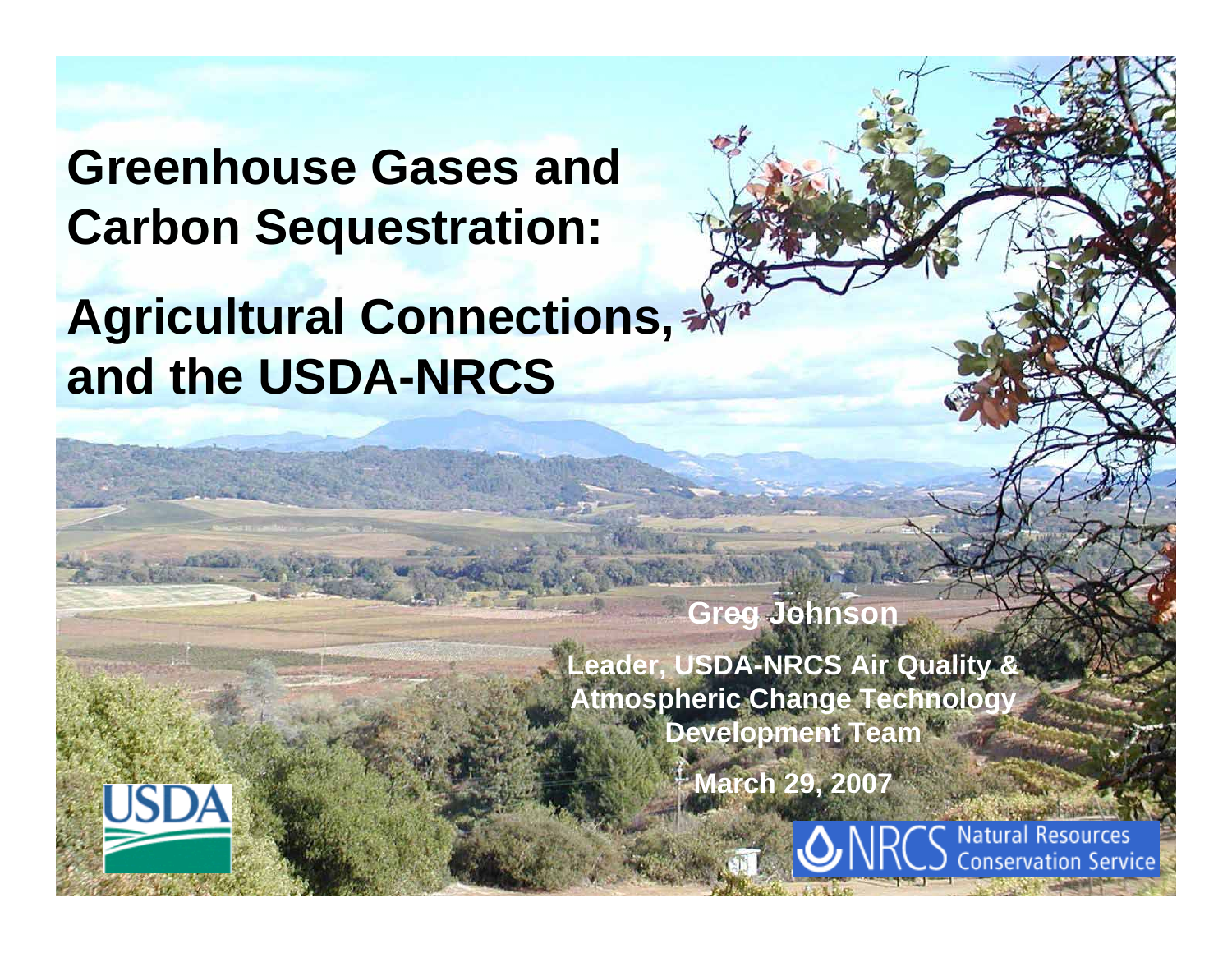### Agriculture and Greenhouse Gases

### *Part of the Problem, A good part of the Solution*

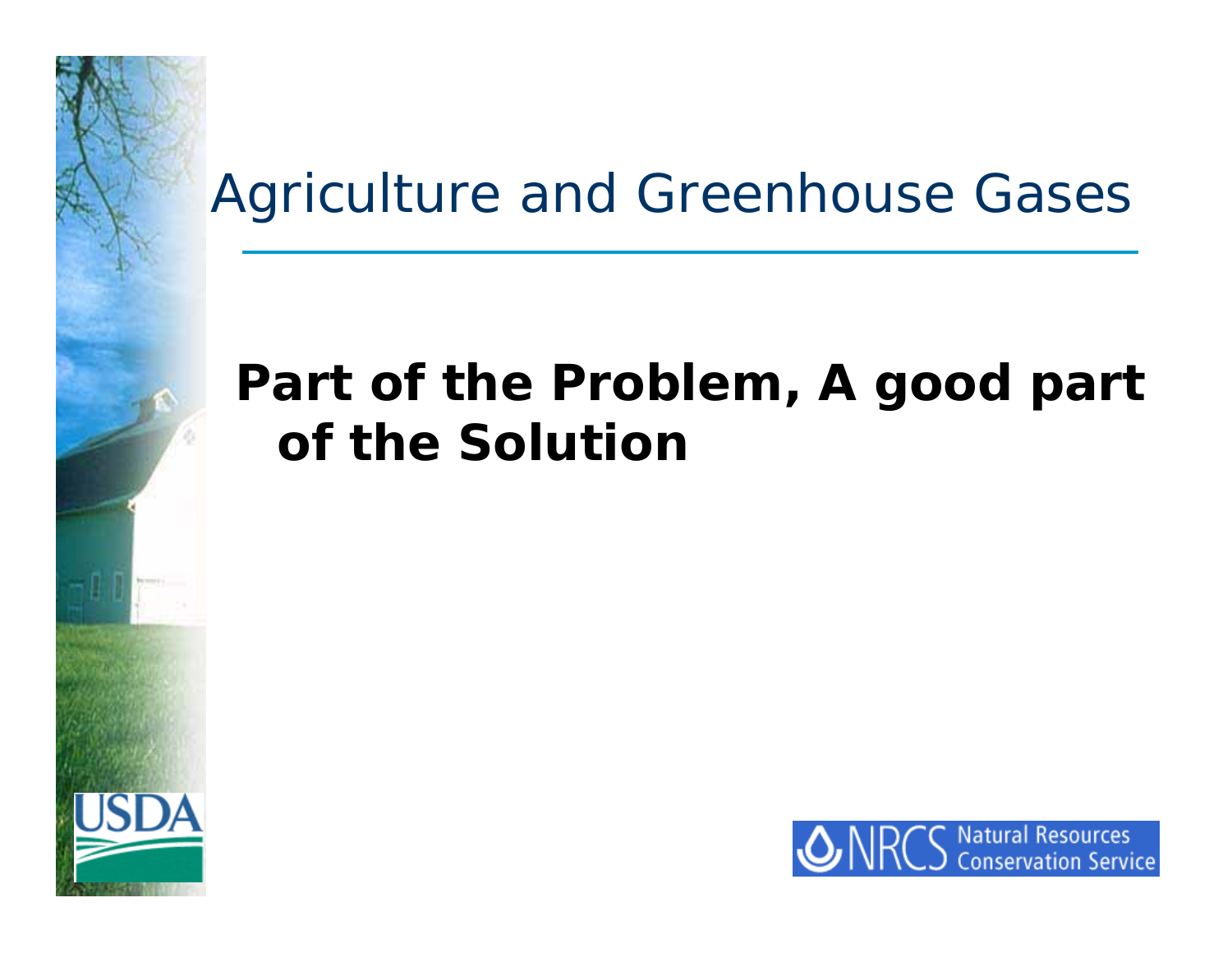Principal Greenhouse Gases (GHGs) with Agricultural Connections

Water Vapor (up to 70% of total greenhouse effect) **C**arbon Dioxide (CO<sub>2</sub>)  $\blacksquare$  Nitrous Oxide (N<sub>2</sub>O)  $\blacksquare$  Methane (CH<sub>4</sub>)

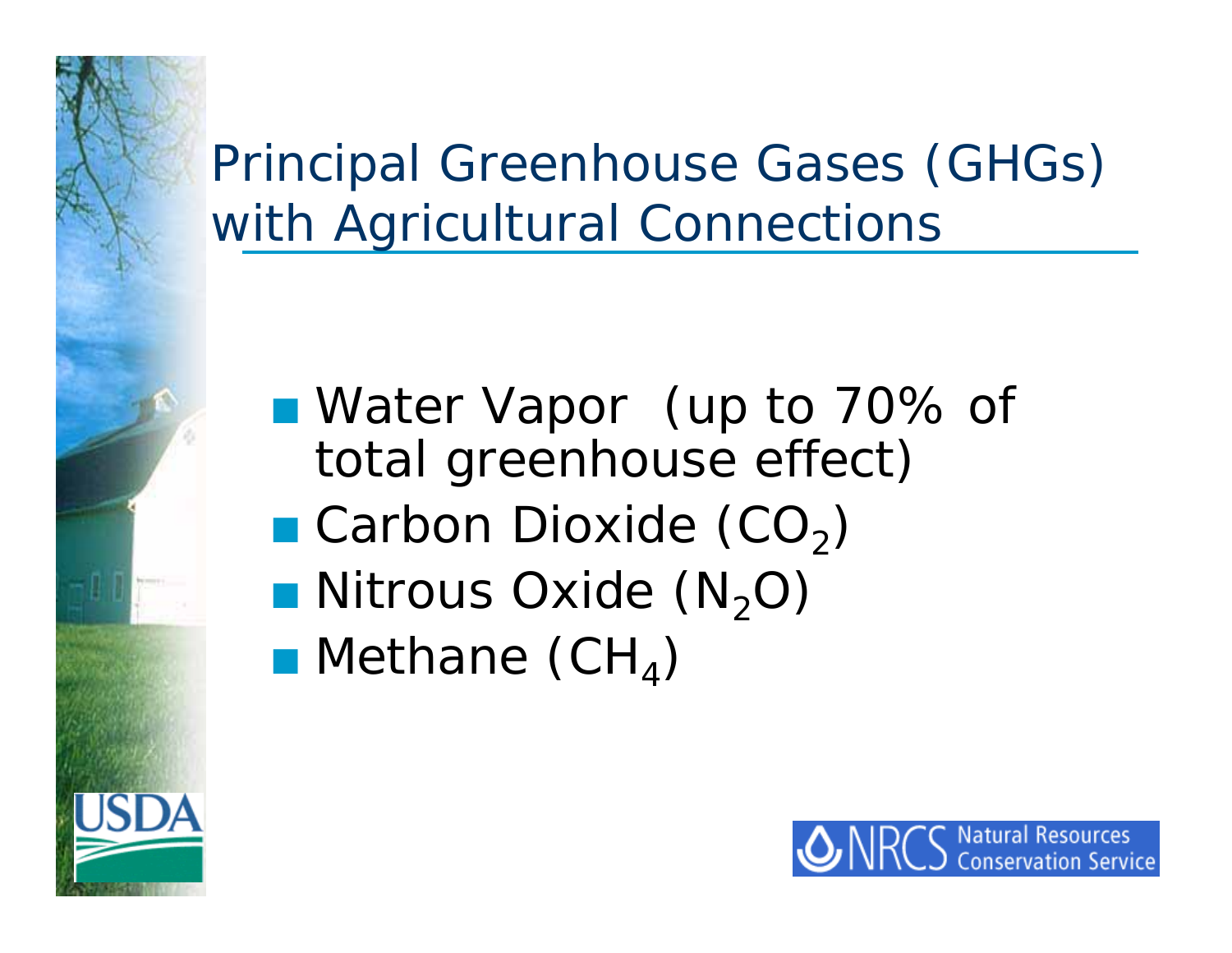

#### **Total U.S. GHG Emissions (2004): 7074 Tg CO 7074 Tg CO 2 Eq. Total U.S. Agricultural GH Total U.S. Agricultural GHG Emissions: 440.1 Tg CO G Emissions: 440.1 Tg CO 2 Eq.\* (6%)**

 $^\star$ Note: This value does not include ag-CO $_2$  emissions, emissions from liming, or residue burning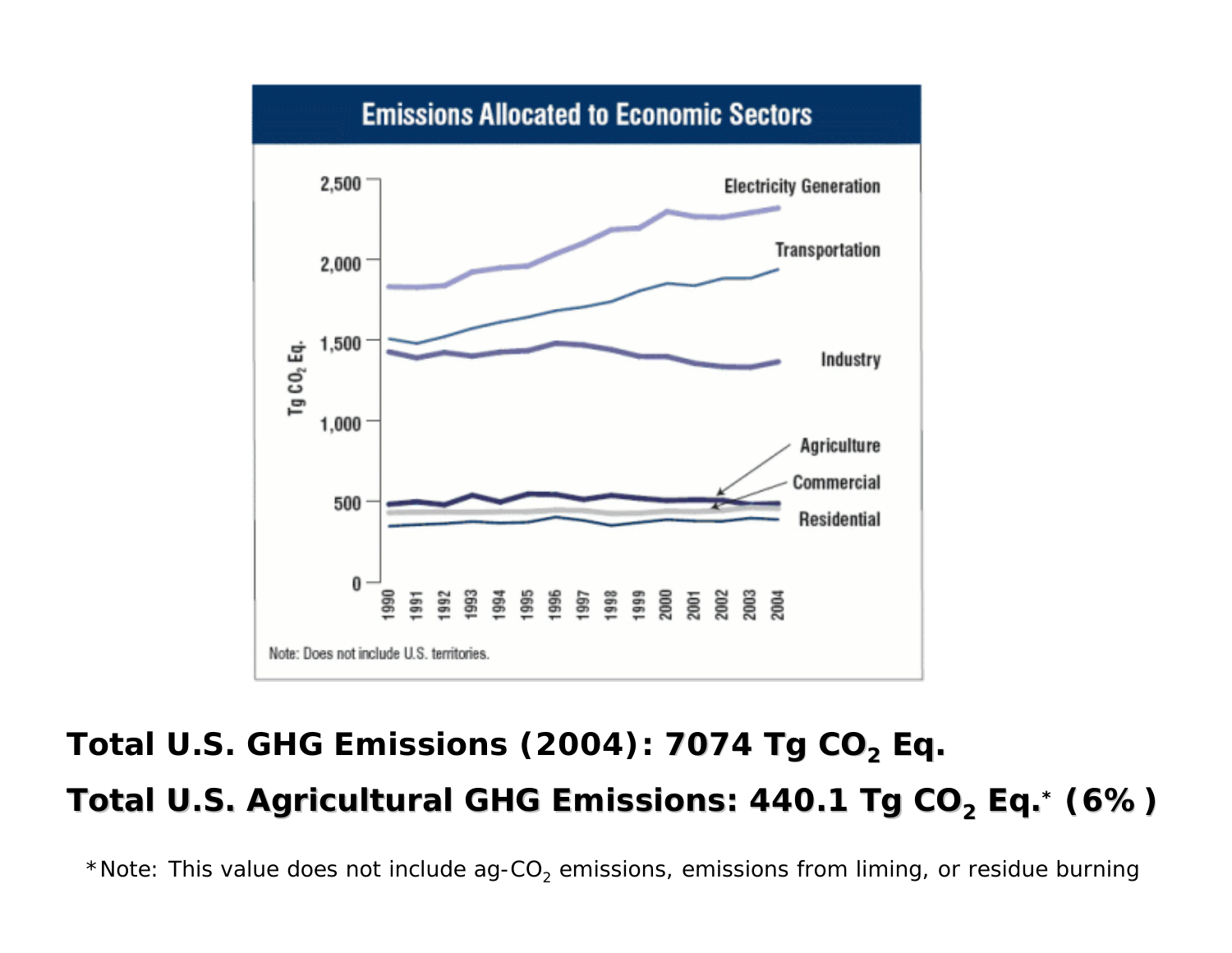# Annual Greenhouse Gas Emissions by Sector



**Natural Resources Conservation Service**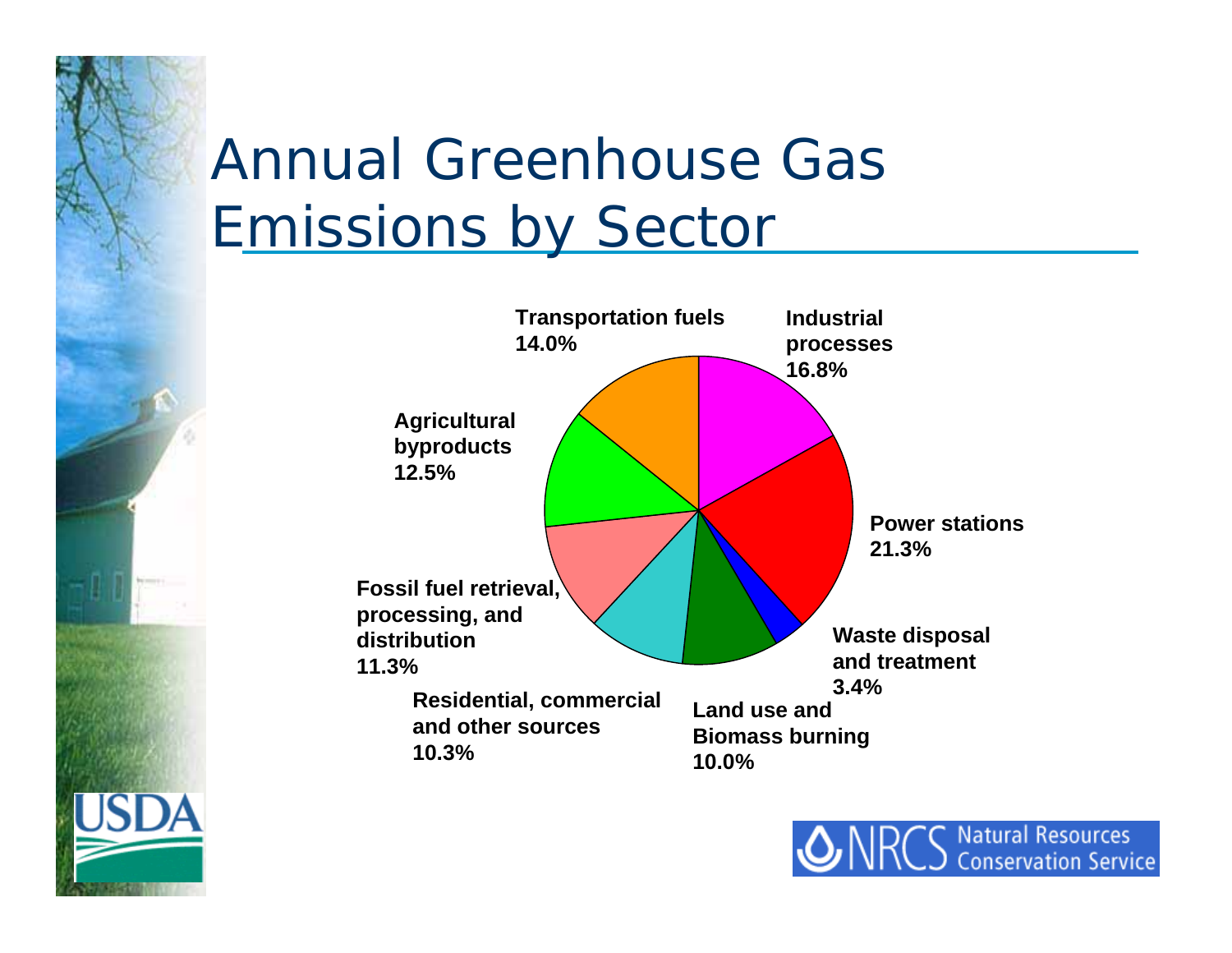# Agricultural GHG Emissions-Inventory Categories



**Natural Resources Conservation Service**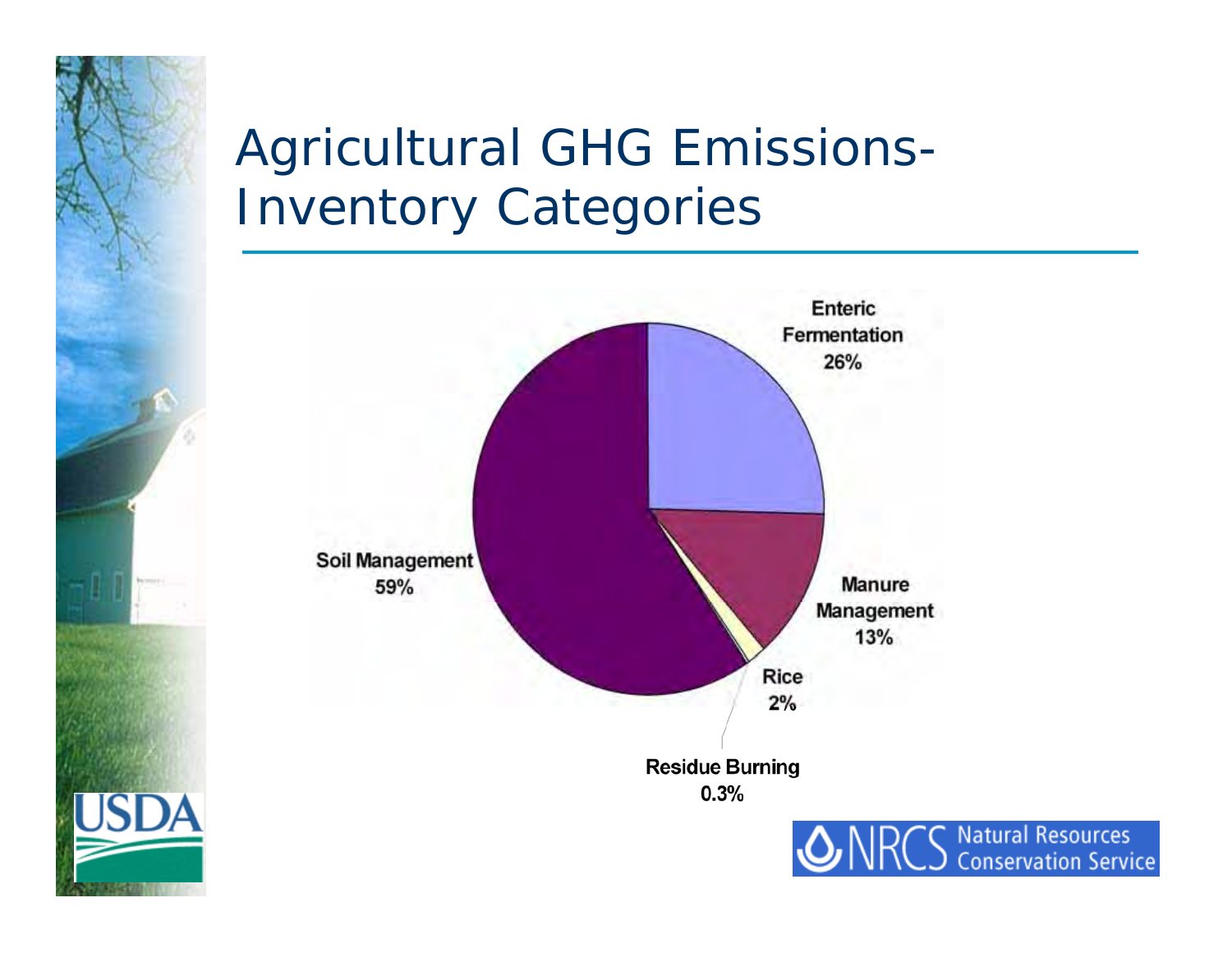# GHGs: Temporal Changes and Radiative Forcing

 $\blacksquare$   $CO_2$ : 280 (pre-industrial) to 380 ppm now;  $RF=1$  $N_2O: 270$  to 320 ppm; RF=296  $\blacksquare$  CH<sub>4</sub>: 715 to 1775 ppm (growth rate declining); RF=23

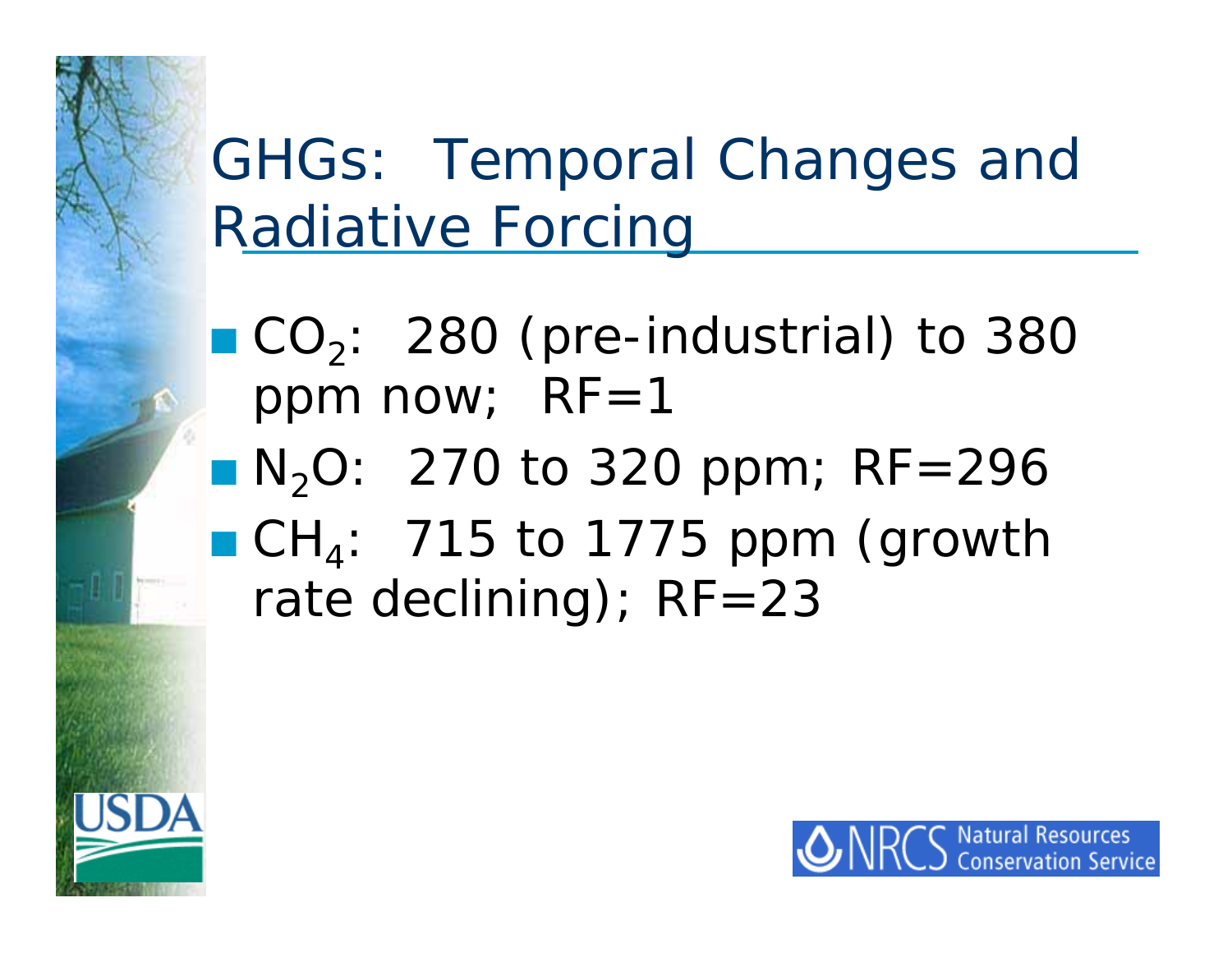# Trends in Agricultural GHGs

#### **Total U.S. Emissions Up 16% Since 1990**

#### **Agricultural Emissions 6% of the U.S. Total; Up 0.1%**

#### **CH 4 Up 2%; N <sup>2</sup>O Down 1%**

 $\overline{\mathcal{L}}$ 

- $\overline{\mathcal{L}}$  Soil Management
	- $-$  N $_{2}$ O Down 1.7%
- Enteric Fermentation
	- CH<sub>4</sub> Down 4.5%
- $\mathbb{R}^n$  Manure Management
	- CH<sub>4</sub> Up 26.4%
	- N<sub>2</sub>O Up 8.8%
- $\Box$  Rice
	- CH<sub>4</sub> Up 6.2%
- Residue Burning
	- CH $_{\rm 4}$  Up 27.2%
	- N<sub>2</sub>O Up 38.5%
- $\overline{\mathcal{L}}$  Organic Soils:
	- CO $_{\rm 2}$  Up 1%
	- Liming  $-$  CO $_{\rm 2}$  Down 15%
- $\mathbb{R}^n$  Residue Burning – CO $_{2}$  Up 27%
- **D** Mineral Soil C Sequestration Rate
	- Down 7%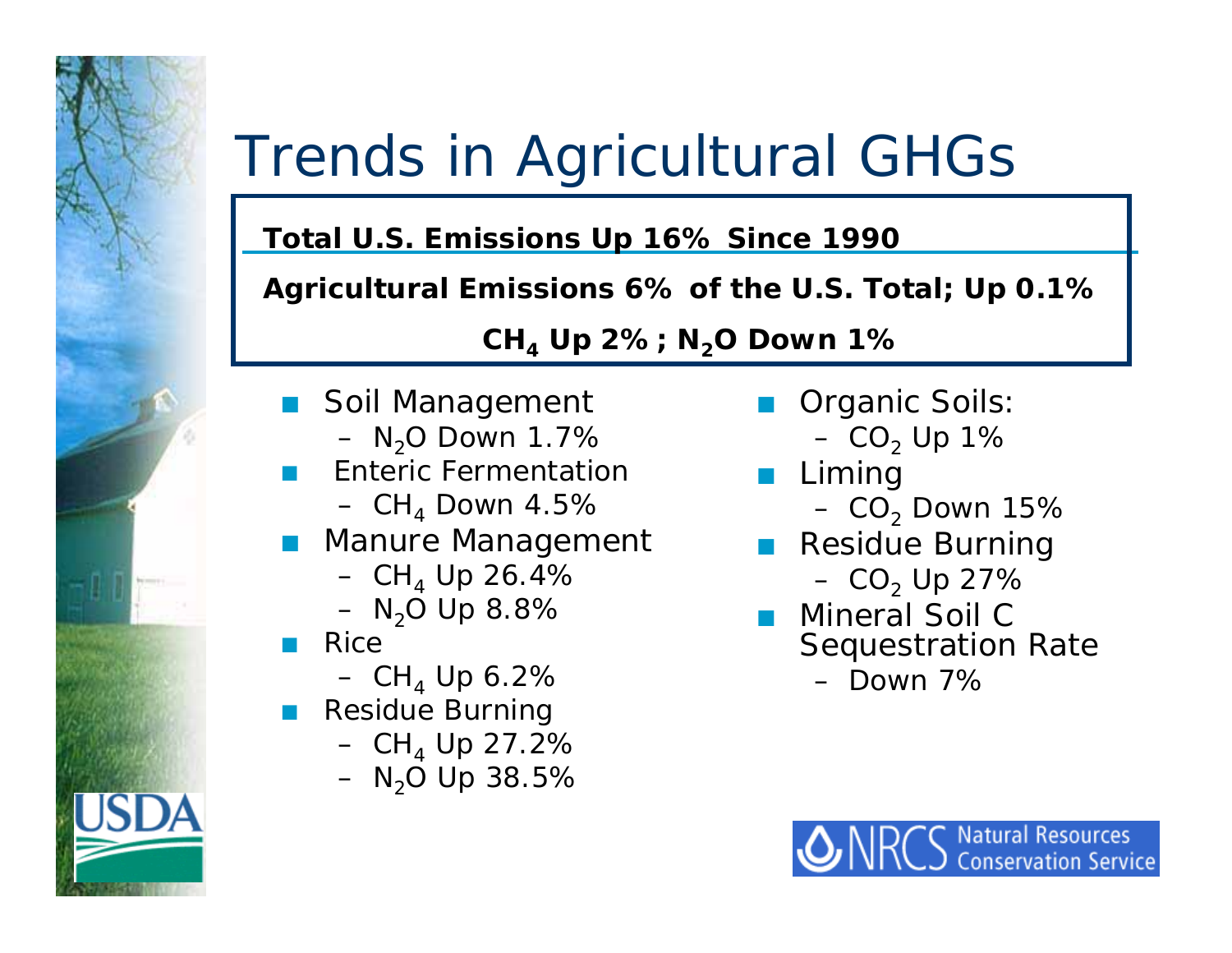# **Greenhouse Gases and Ag**

 $\mathbf{CO}_{\mathbf{2}}^{\mathbf{}}$  (GWP=1) Fossil Fuels

 $\blacksquare$  NH<sub>3</sub> Production

 $\mathbb{R}^2$ 

 $\Box$ 

 Lime Manufacture

 May be Sequestered in Soils

**N 2O** (GWP=296)

 $\overline{\mathcal{L}}$  Ag Soil Management

 $\mathbb{R}^2$ Mobile Sources

 Manure Management

Residue Burning

**CH 4** (GWP=23)

**Landfills** 

 $\blacksquare$  Enteric Fermentation

**D** Manure Management

 $\blacksquare$  Rice Cultivation

 $\overline{\mathbb{R}}$ Residue Burning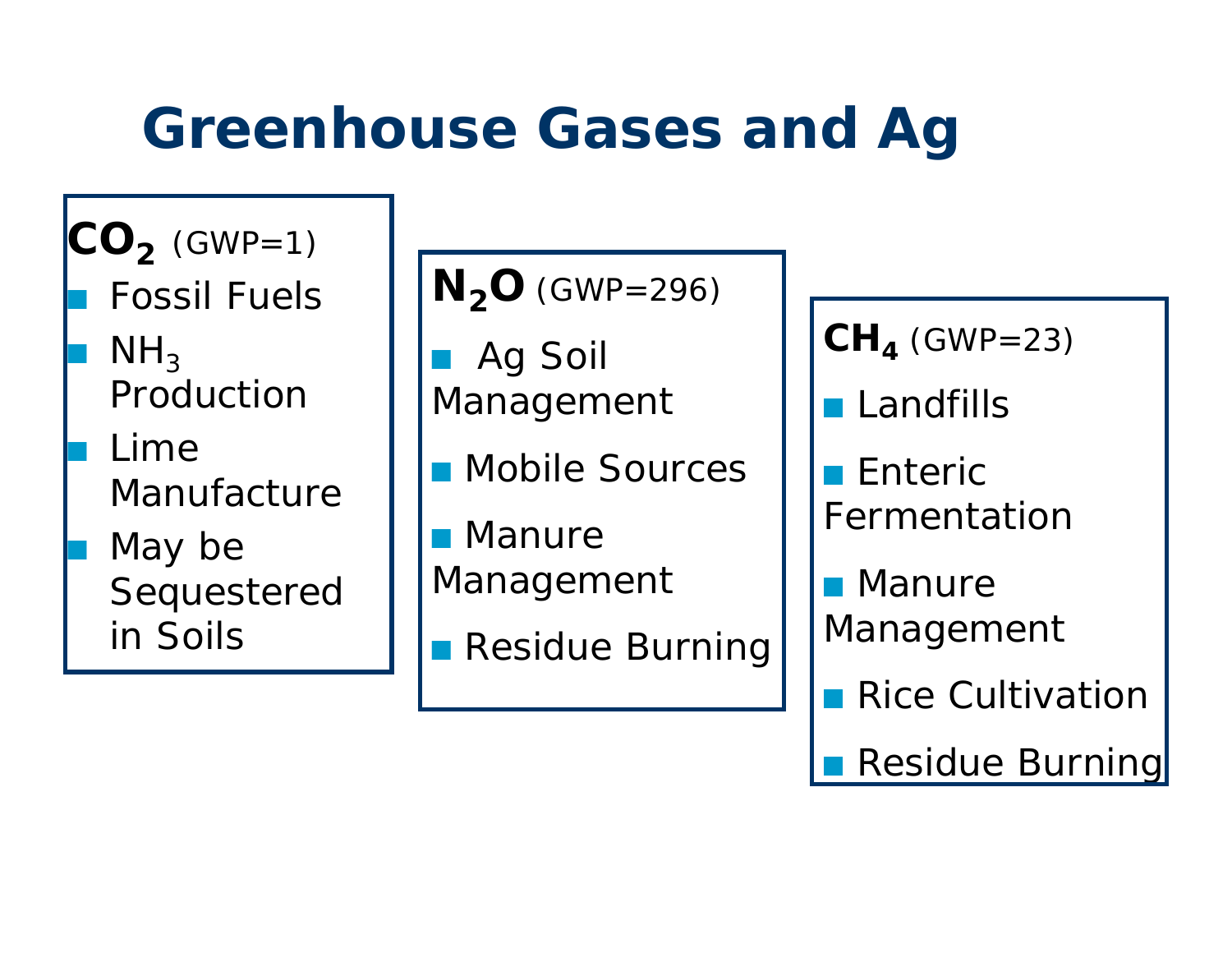## Carbon Sequestration

- The capture and storage of carbon in agricultural soils
- **Net carbon buildup in soils and** biomass
	- –Decreasing C emissions
	- –Increasing storage of C

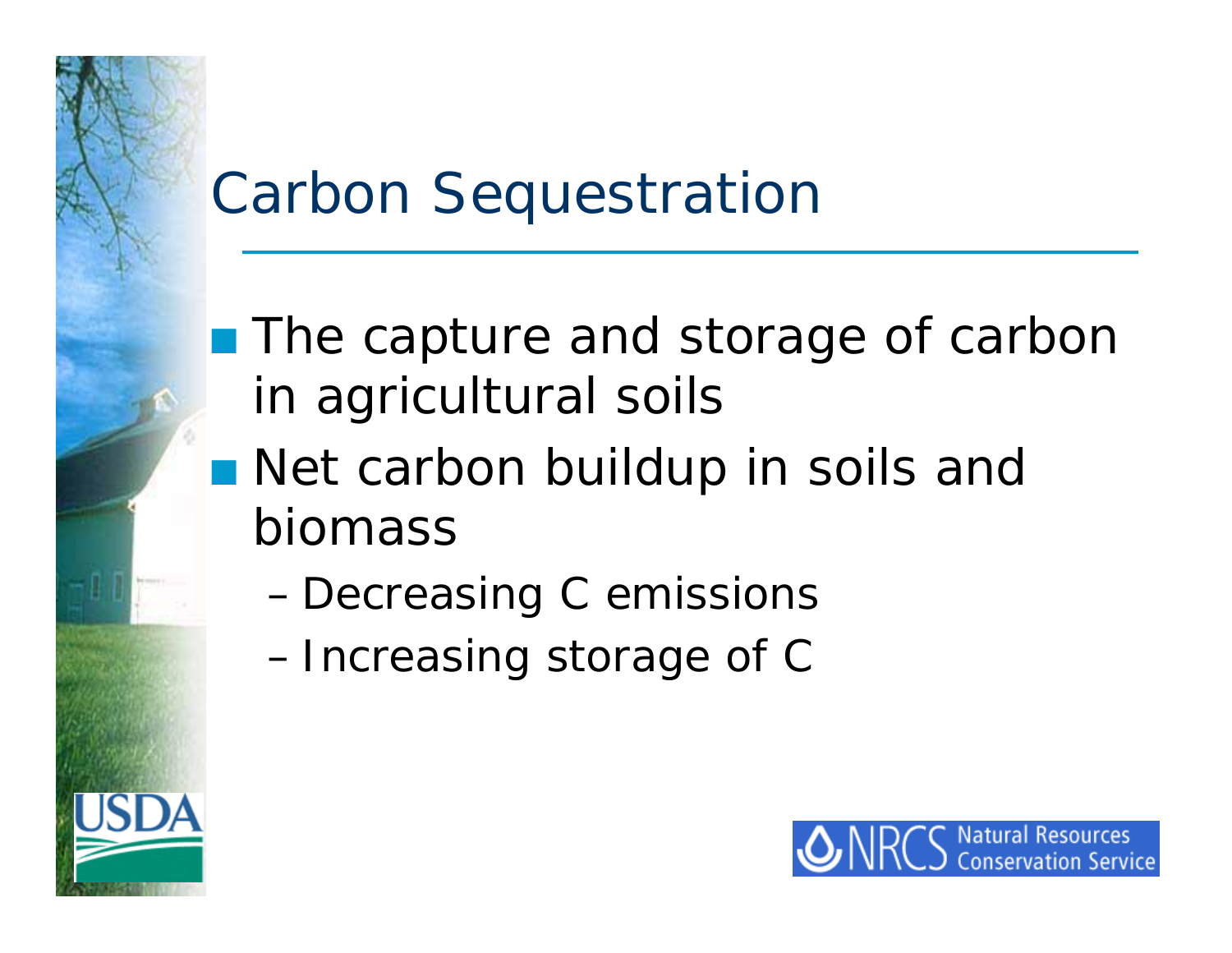GHG "Atmospheric Fertilization" Effect on Agricultural Production

- $\blacksquare$  Enhanced CO<sub>2</sub> can have an impact on plant growth
- **Preferential growth changes in some** plants versus others

 $\blacksquare$  Free-Air CO $_2$  Enrichment (FACE) Experiment discerning how CO $_2$  and other GHG buildups may impact agriculture

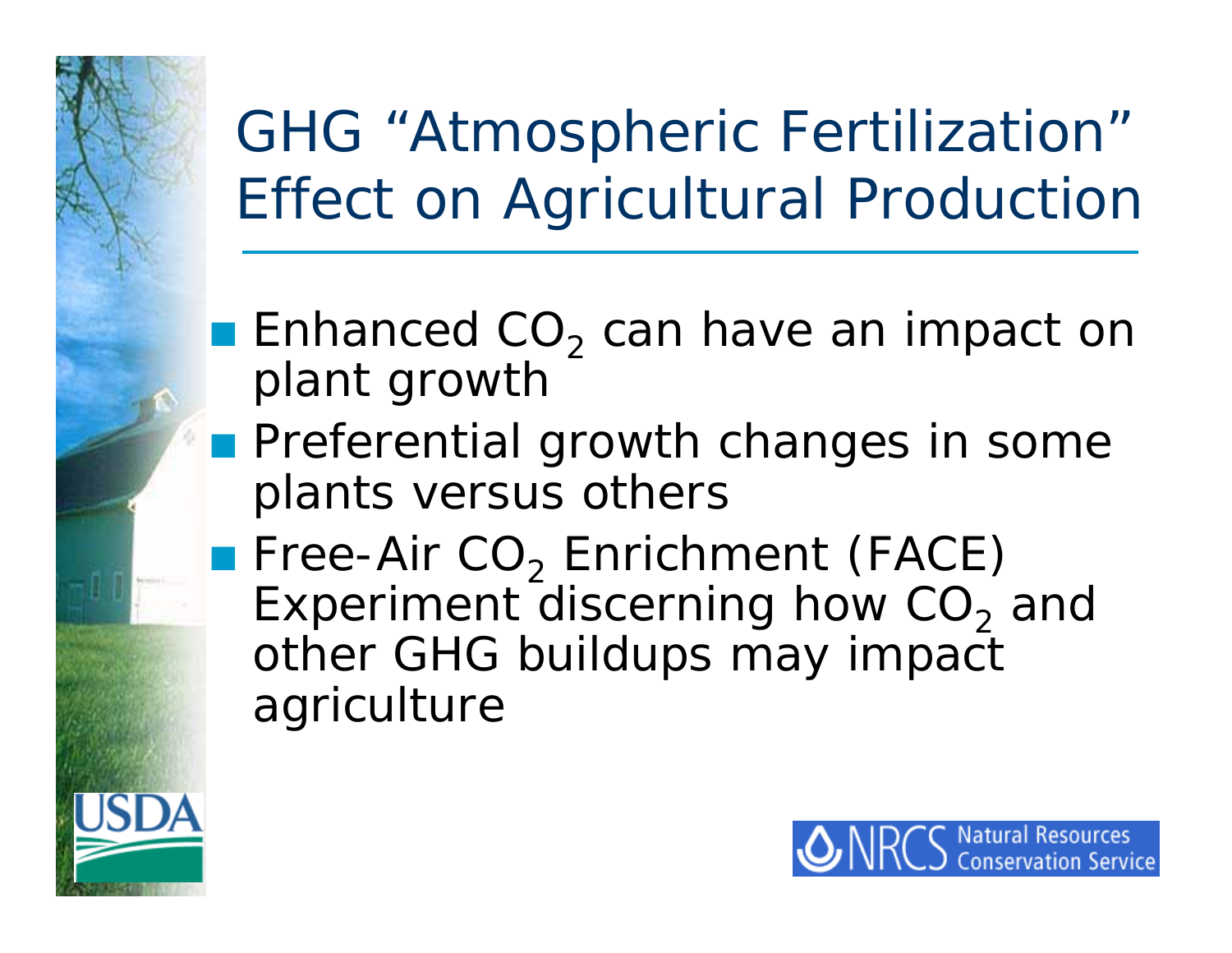# Agricultural GHG Quantification

**The measurement or estimation of** GHG emissions and sinks

## **n** *Drivers*.

- – Market need (verify, reproduce)—ag is a potential sink, and partner
- Voluntary registry of GHG emissions and sinks (DOE-EIA's 1605(b) Program)
- –Local to global accounting of GHGs

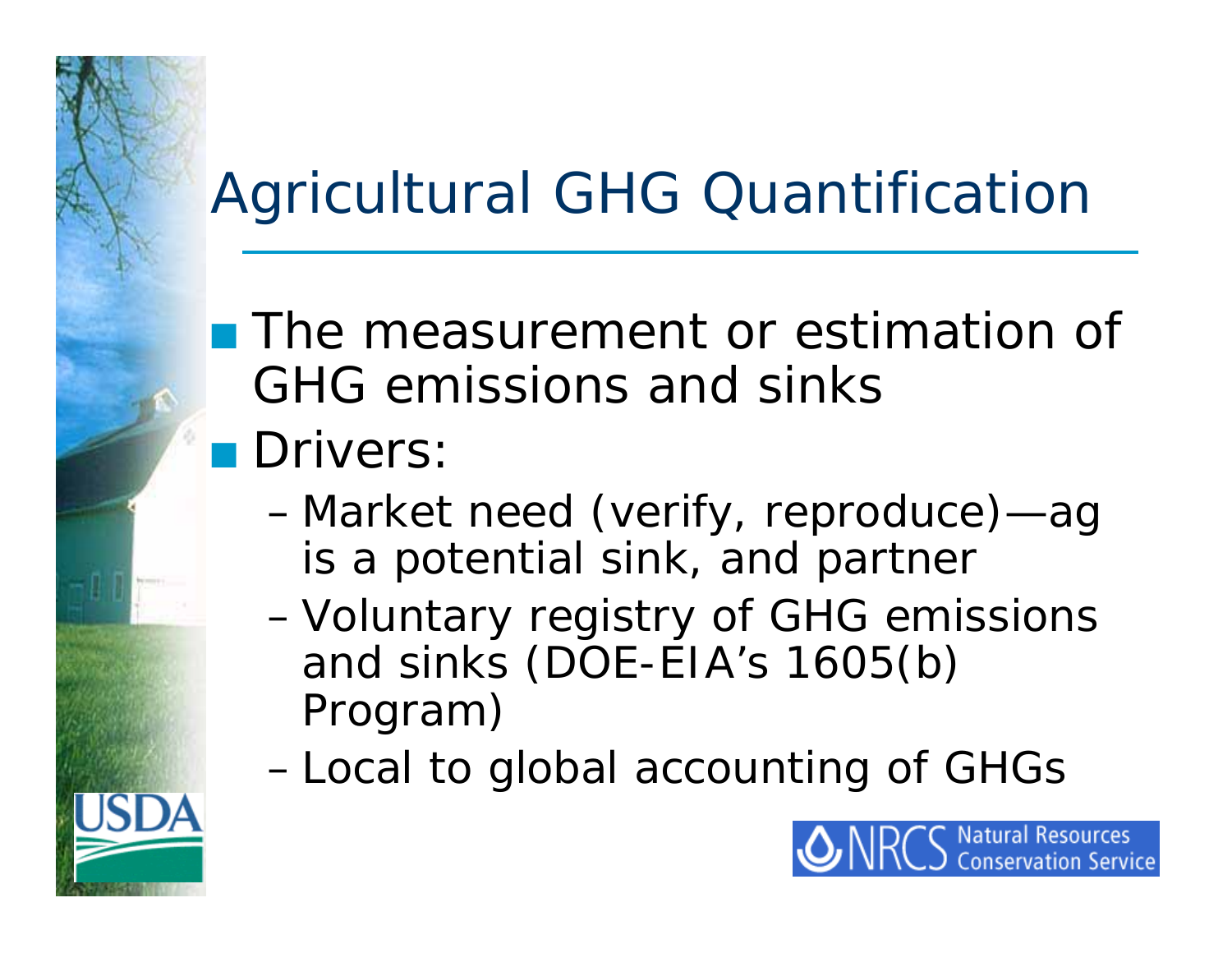# Agricultural GHG Tools

## **Direct measurement**

- **Estimation methods** 
	- Process-based models
	- –Empirical equations and estimates

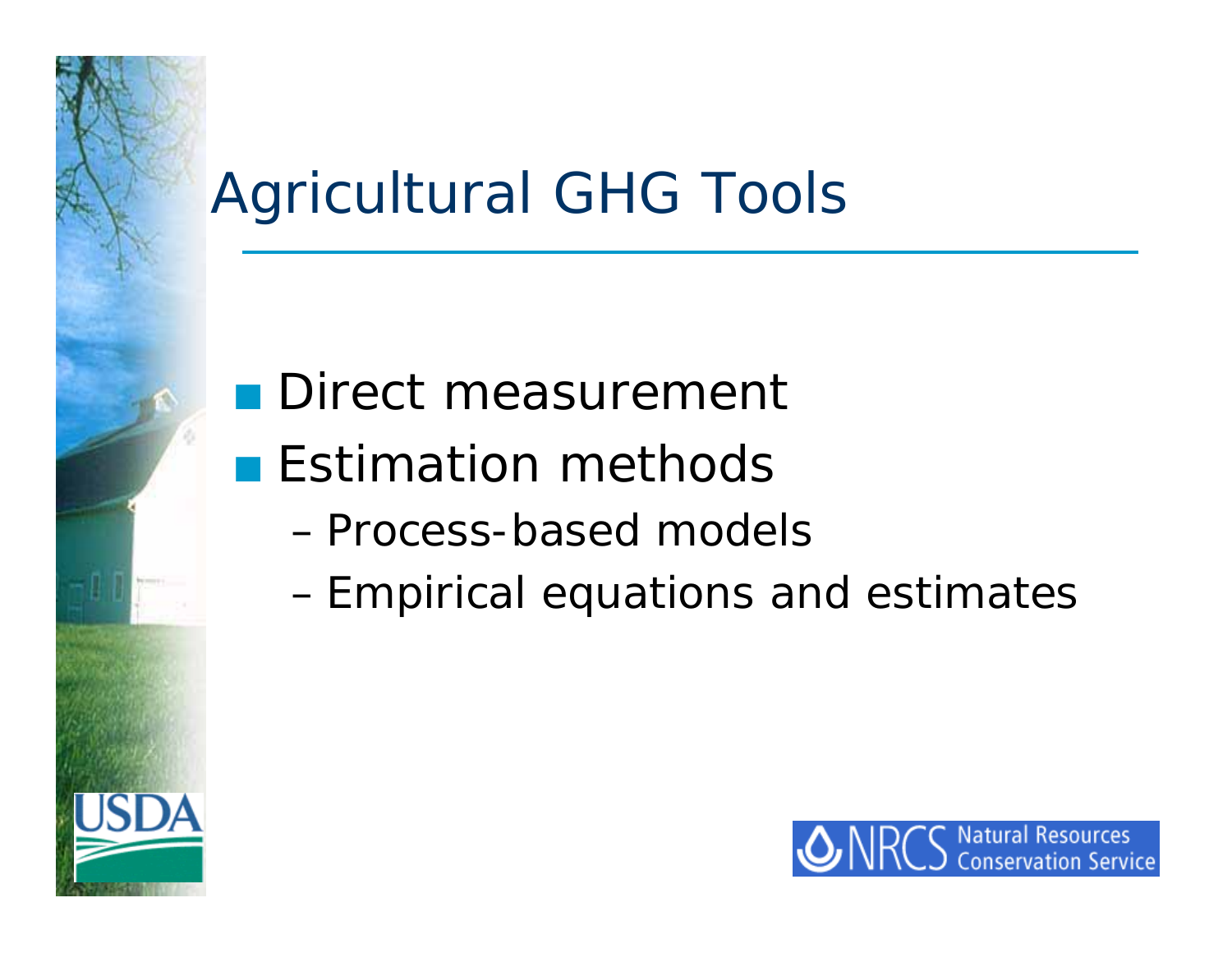# Agricultural GHG Tools

- COMET-VR (Carbon Management Evaluation Tool for Voluntary Reporting)
- Developed by Colorado State Univ. and **NRCS**
- Web-based interface to Century model
- **Decision support for agricultural** producers, land managers, and other agricultural interests
- Official USDA tool for 1605(b)

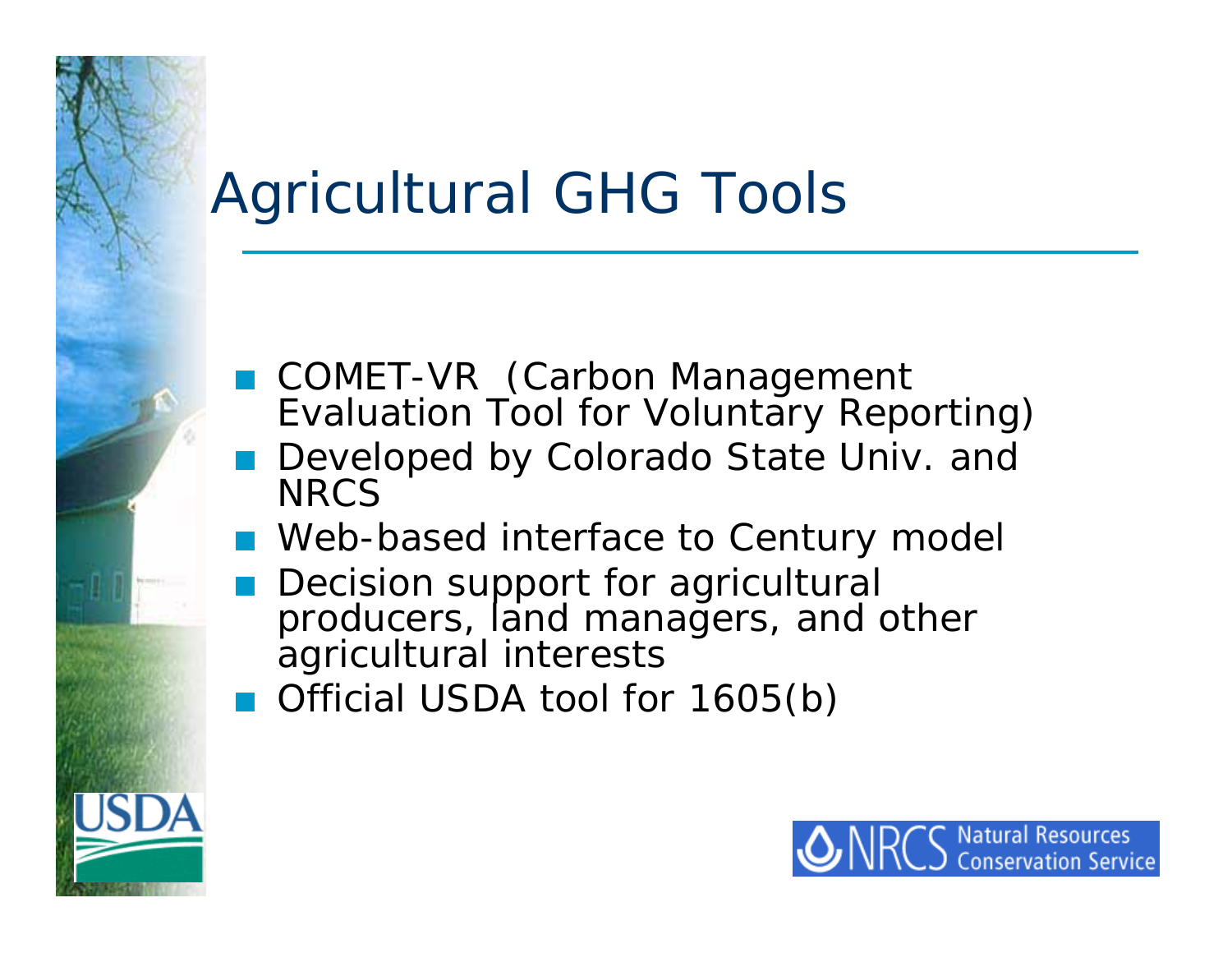# COMET-VR

#### www.cometvr.colostate.edu



- •Easy to use web interface
- •Minimum of inputs required
- •Currently for cropland and rangeland
- •Expanded version incl. agroforestry in summer '07

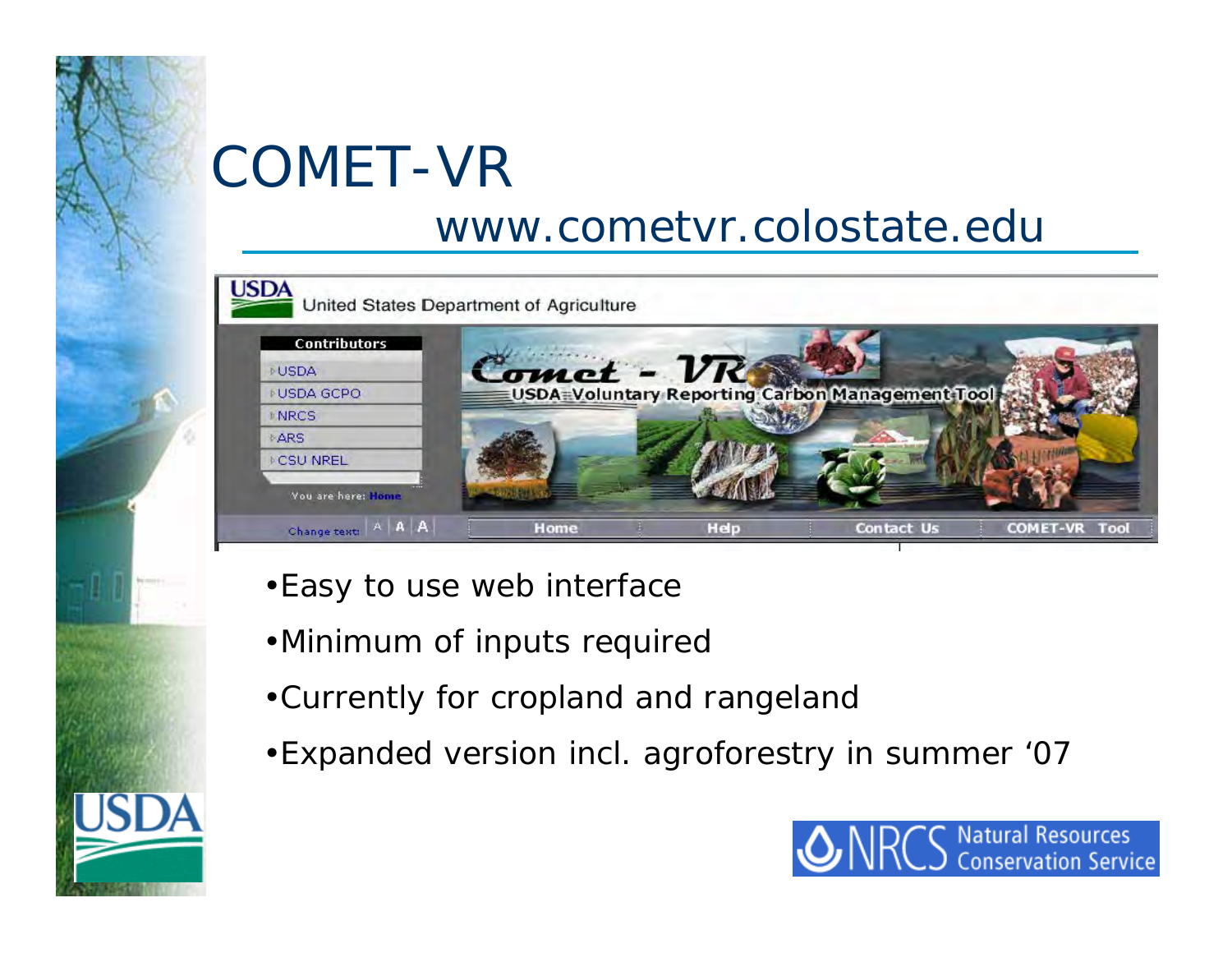# COMET-VR

#### www.cometvr.colostate.edu

### Outputs:

- – Net soil carbon change per year over next 10 years
- Includes an uncertainty estimate
- – Estimated on-farm fuel (diesel) and nitrogen fertilizer use

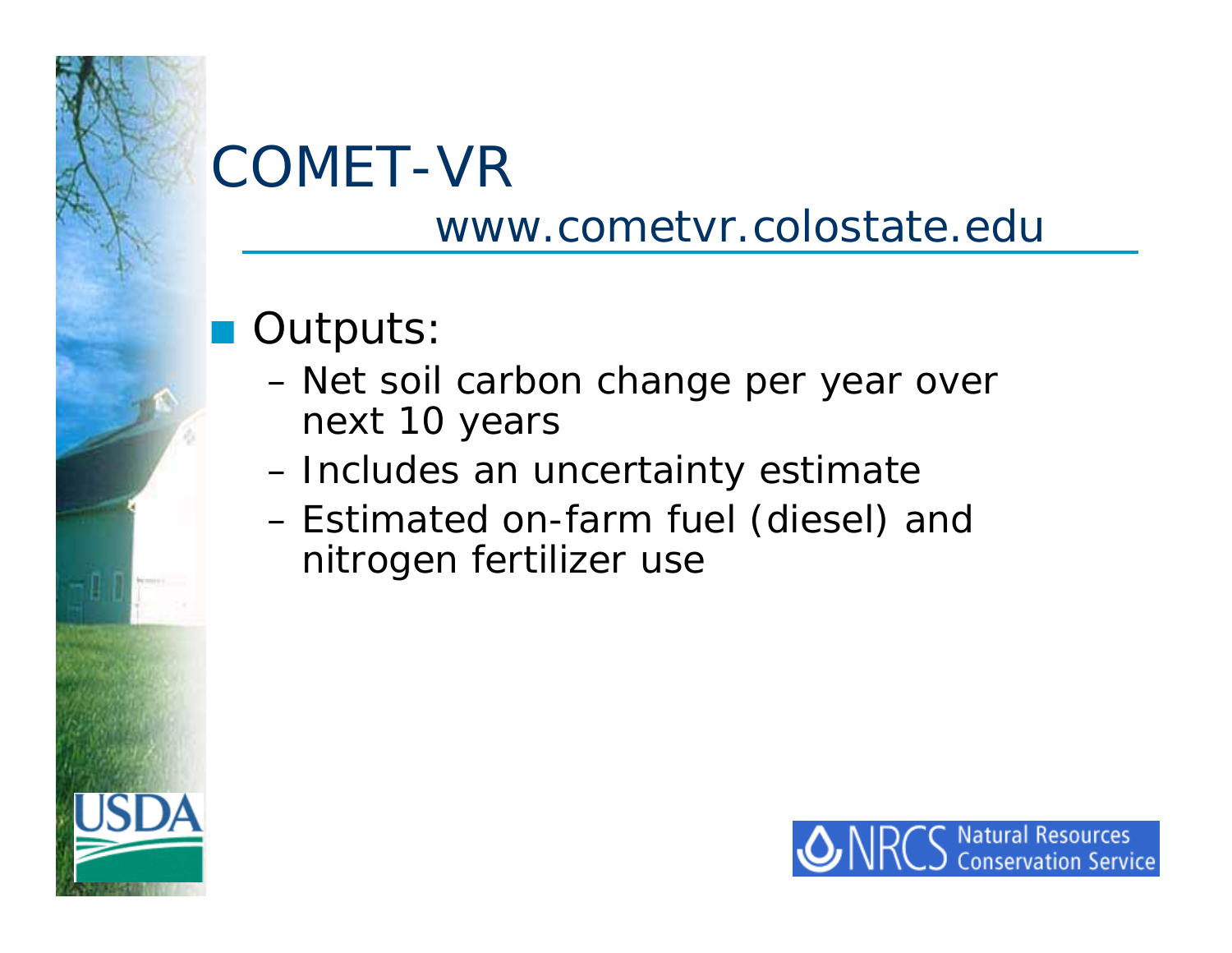# USDA-NRCS Incentives

#### $\blacksquare$  CSP

- – COMET-VR on-farm scenario testing in 2006—900 producers, \$500 each
- Possible enhancement payment for C seq. and GHG emissions reductions in future CSPQ EQIP
	- –Alternatives being discussed
- Conservation Plans, Practices & Activities
	- Conservation tillage, Agroforestry, Nutrient Management, Feed Management, Manure Management, Combined Operations, Biofuels

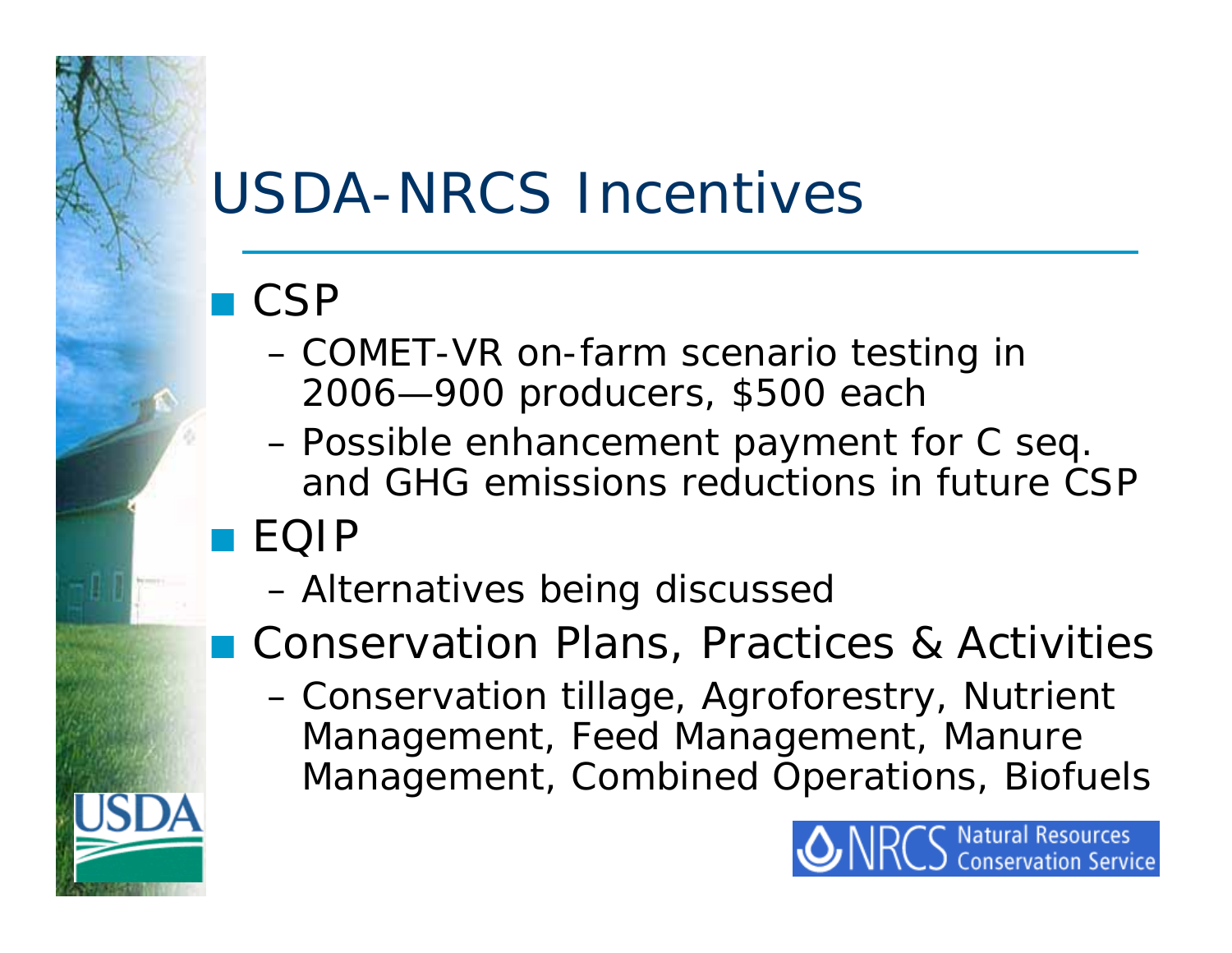The U.S. Department of Agriculture (USDA) prohibits discrimination in all its programs and activities on the basis of race, color, national origin, age, disability, and where applicable, sex, marital status, familial status, parental status, religion, sexual orientation, genetic information, political beliefs, reprisal, or because all or a part of an individual's income is derived from any public assistance<br>program. (Not all prohibited bases apply to all programs.) Persons with disabilities who require alternative means for<br>communication of program information (Braille, large print,<br>audiotape, etc.) should contact USDA's TARGET Center at<br>(202) 720-2600 (voice and TDD). To file a comp discrimination write to USDA, Director, Office of Civil Rights, 1400 Independence Avenue, S.W., Washington, D.C. 20250-<br>9410 or call (800) 795-3272 (voice) or (202) 720-6382 (TDD). USDA is an equal opportunity provider and employer.